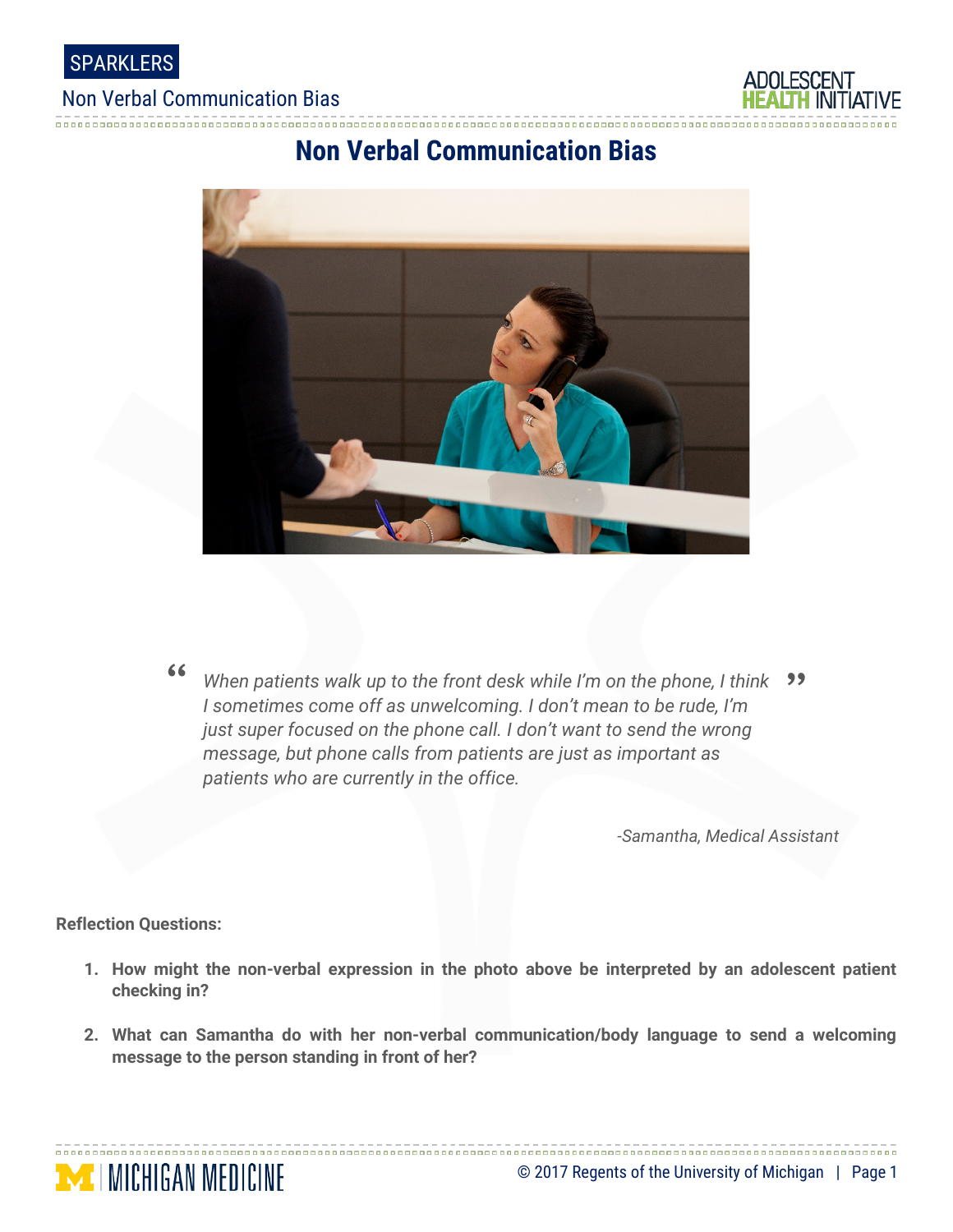

### Non Verbal Communication Bias



# **Non Verbal Communication Bias**



" " *when younger patients are in the exam room, they look down at their phones Kids these days seem to always be so into their cell phones. Sometimes, the entire time. I was raised during a time when not looking your elders in the eye was considered disrespectful, so it's hard for me to adjust to this 'new generation'.*

*-Dr. Callahan*

**Reflection Questions:**

**MICHIGAN MEDICINE** 

- **1. Although Dr. Callahan is acknowledging her bias about young people on their phones, when she meets with young patients on their phones, her body language still shows her judgment. What might this look like?**
- **2. The next time Dr. Callahan notices herself displaying this body language, what can she do to check herself?**